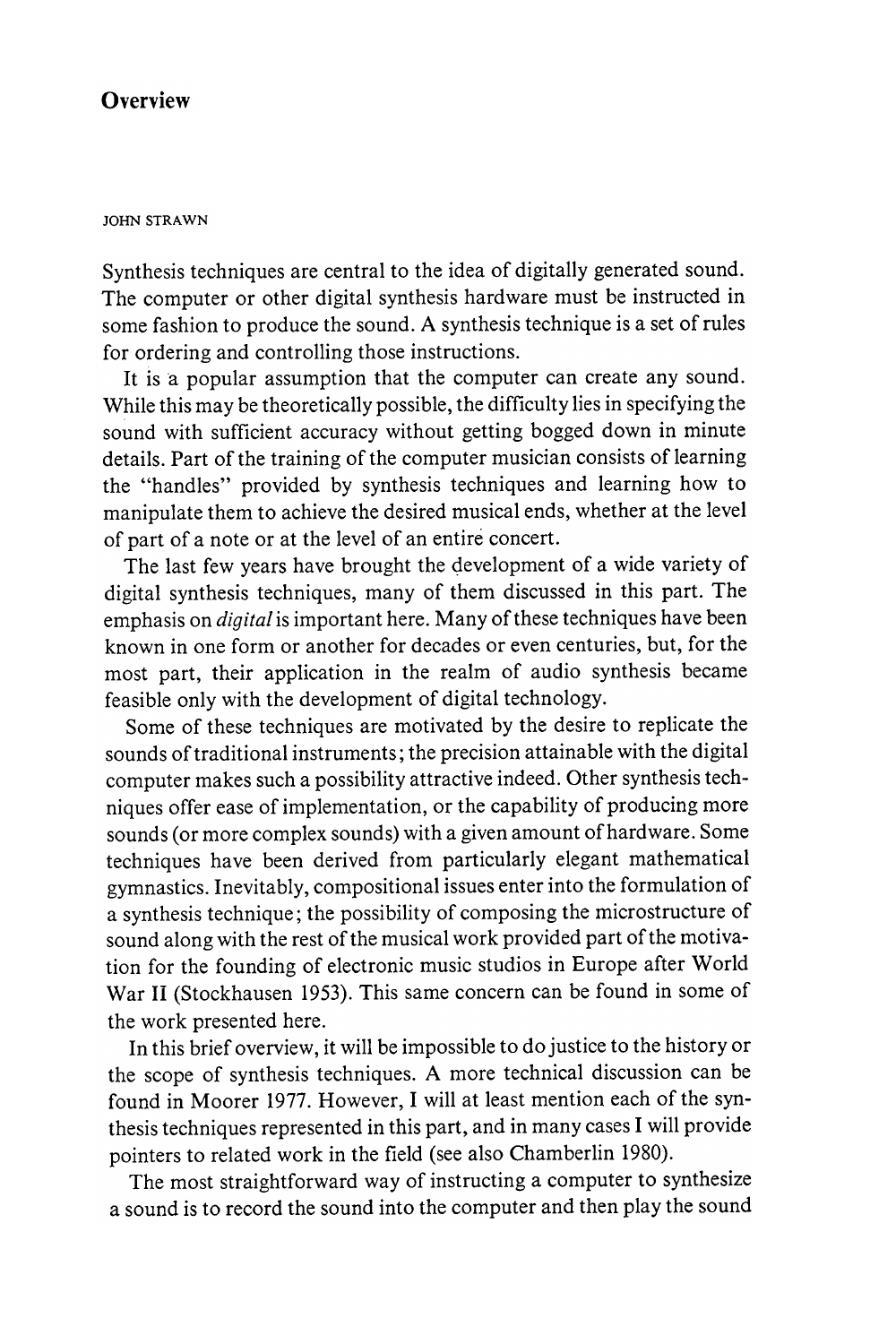back . Once the sound is recorded , it can be manipulated by the computer in a manner analogous to musique concrète. Many composers have explored these possibilities in the digital domain. A similar approach, which might be called wavetable lookup synthesis, has been used successfully at the Institut de Recherche et Coordination Acoustique/Musique (Barlow 1980).

Historically, additive synthesis is the most important and influential synthesis technique . A technical overview is given in Moorer 1977. This technique often serves as a standard against which other synthesis techniques are measured. Briefly, additive synthesis can be explained by analogy to light. Light can be broken down into its constituent spectral components by passing it through a prism ; every shade of light has its own characteristic mixture of spectral components . In the same way , sound can be passed through the equivalent of a prism in order to break it down into its spectrum. Usually these spectral components look like the sine or cosine curves (sinusoids) of trigonometry. Of course, the individual spectral components of light are not ordinarily visible, except in rainbows. Likewise, we do not ordinarily hear the separate spectral components of a sound. However, it is possible to replicate a given sound to a high degree of accuracy by adding together the proper audio spectral components ; hence the name additive synthesis. A next step, then, is to add together some arbitrary set of spectral components in order to make previously unheard sounds. The theory for this synthesis technique is closely tied to models of sound and auditory perception that date back to the ancient Greeks. Thus, this technique has dominated thinking about synthesis for a considerable amount of time. Risset's early *Catalogue* (1968), for example, included several additive -synthesis instruments . Many of the synthesizers currently available on the commercial keyboard market and many of the other synthesizers discussed in part II are built around this technique .

In spite of its prominent position, additive synthesis has some draw-. One of these is the immense amount of data needed to accurately specify the spectral components . As Rolnick shows in article 25, handling this much data can bring a synthesis system to its knees.

Frequency modulation (FM) is well known to lovers of high-quality radio . It turns out that the same formulas that form the basis for FM radio transmission can also be used to generate musical sound. Like additive synthesis, FM permits control of the audio spectrum with enough precision so that the composer has adequate control of the resulting sounds.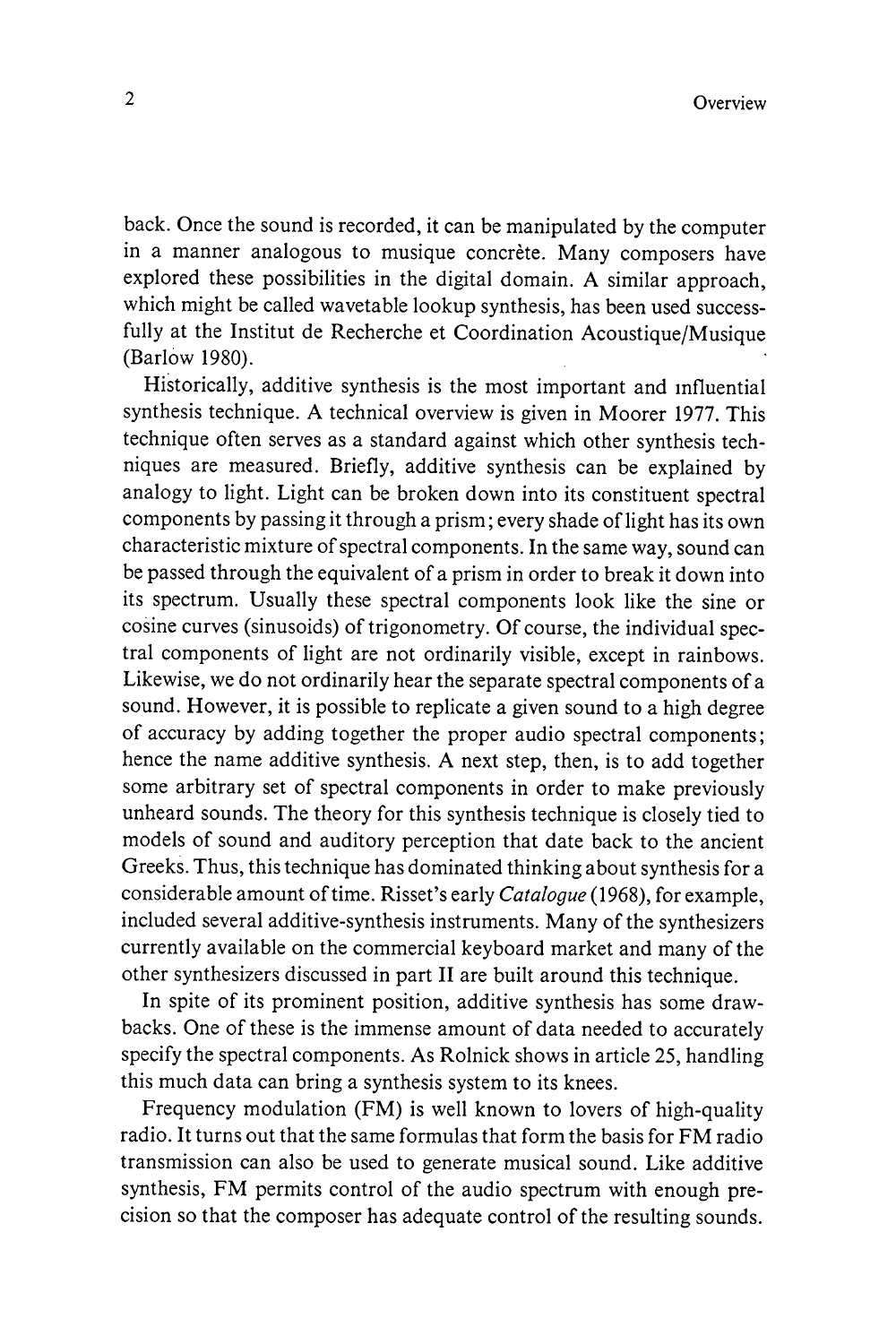In many cases FM turns out to be more economical in terms of the hardware required to produce a given sound and the amount of data needed to specify a sound. FM is introduced here with the classic paper (article 1) of Chowning, who developed the technique and provided early compositional examples, such as his work *Turenas* (1972). Morrill (article 2) and Schottstaedt (article 4) offer applications of FM to the replication of sounds of traditional instruments, such as the trumpet tones used in Morrill's Six Dark Ouestions (1978-79). Chowning (1980) has also extended FM to the realistic simulation of vocal tones, as in his work  $Ph\bar{o}n\bar{e}$  (1981). LeBrun (article 5) and Schottstaedt present an extension of FM theory beyond that given by Chowning in article 1. The variant of triangle FM developed by Saunders (included here, in a corrected and expanded version, as article 3) offers implementational advantages, especially for small computers. Finally, Truax (article 6) presents an approach to compositional structure based on some inherent properties of FM. Since this article first appeared, Truax has continued to explore this area, as shown by his composition Arras (Truax 1982). Some other compositional applications derived from this technique are discussed in Holtzman 1981.

A corresponding synthesis technique, amplitude modulation (AM), although widely exploited in analog studios , has not yet found widespread use in digital studios. Dashow (1980) has explored some compositional applications.

Pioneering studies of waveshaping were conducted by LeBrun ( 1979) and Arfib (1979). Roads offers a less technical, less mathematically demanding introduction in article 7. In article 8, Beauchamp presents the results of his work attempting to emulate the sounds of traditional instruments, in this case the cornet. Beauchamp's approach is practically indistinguishable from wave shaping as a synthesis technique, although his work was done independent of LeBrun and Arfib.

A related set of techniques known as summation formulas are discussed in Moorer 1976 and Moorer 1977.

A considerable amount of work has been devoted to modeling the behavior of the physical parts of a musical instrument with mathematical formulas (see, for example, Hiller and Ruiz 1971 and Smith 1983). However, this approach has not yet found widespread use in synthesis for composition.

Another large class of synthesis techniques is subsumed under the term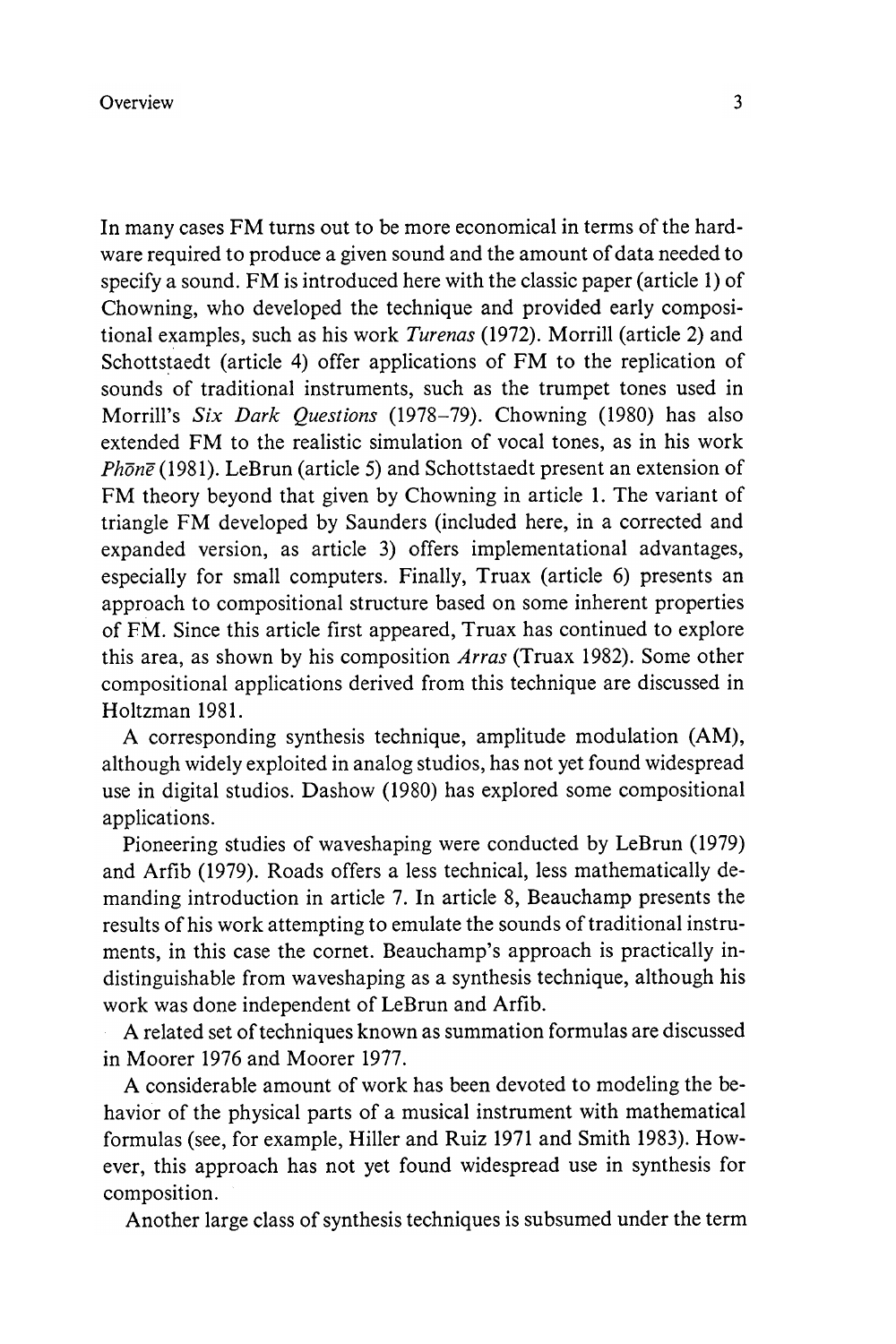subtractive synthesis. Rather than adding together a selected number of spectral components, as in additive synthesis, the subtractive approach starts with an easily generated signal rich in spectral components (such as noise or a pulse train) and attempts to produce the desired result through a series of filtering operations . In article 9, Cann offers an introduction to linear prediction, which can be used as a kind of time-varying subtractive synthesis. Linear prediction has been used in a variety of compositions, such as those by Charles Dodge and Paul Lansky . A variant of linear prediction called cross synthesis (Petersen 1975, 1976) allows the composer to cross one instrument or sound with another, producing talking orchestras and other unusual effects.

Synthesis by instruction is a technique that has not yet been widely adopted at the majority of studios, perhaps because it is difficult to relate this technique to the sounds produced by traditional instruments. However, as Berg discusses in article 11, this is a technique that is truly wedded to the computer . Berg's article includes part of a composition realized with this technique.

The theory of granular synthesis, on the other hand, was developed before digital audio synthesis became popular. Roads discusses its history and theory and provides a useful introduction in article 10.

## References

Arfib, D. 1979. "Digital synthesis of complex spectra by means of multiplication of non-linear distorted sine waves." Journal of the Audio Engineering Society 27: 757-768.

Barlow, C. 1980. "Bus journey to Parametron." Feedback Papers 21-23.

Chamberlin, H. 1980. Musical Applications of Microprocessors. Rochelle Park, N.J.: Hayden.

Chowning, J. 1980. " Computer synthesis of the singing voice." In Sound Generation in Winds, Strings, Computers, compiled by Johan Sundberg. Stockholm: Royal Institute of Technology.

Dashow, J. 1980. "Spectra as chords." Computer Music Journal 4(1): 43-52.

Hiller, L., and P. Ruiz. 1971. "Synthesizing musical sounds by solving the wave equation for vibrating objects. Part 1." Journal of the Audio Engineering Society 19: 463-470.

Holtzman, S. R. 1981. " Using generative grammars for music composition." Computer Music Journal 5(1): 51-64.

LeBrun, M. 1979. "Digital waveshaping synthesis." Journal of the Audio Engineering Society 27(4) : 250- 266.

Moorer, J. A. 1976. "The synthesis of complex audio spectra by means of discrete summation formulae." Journal of the Audio Engineering Society 24: 717-727.